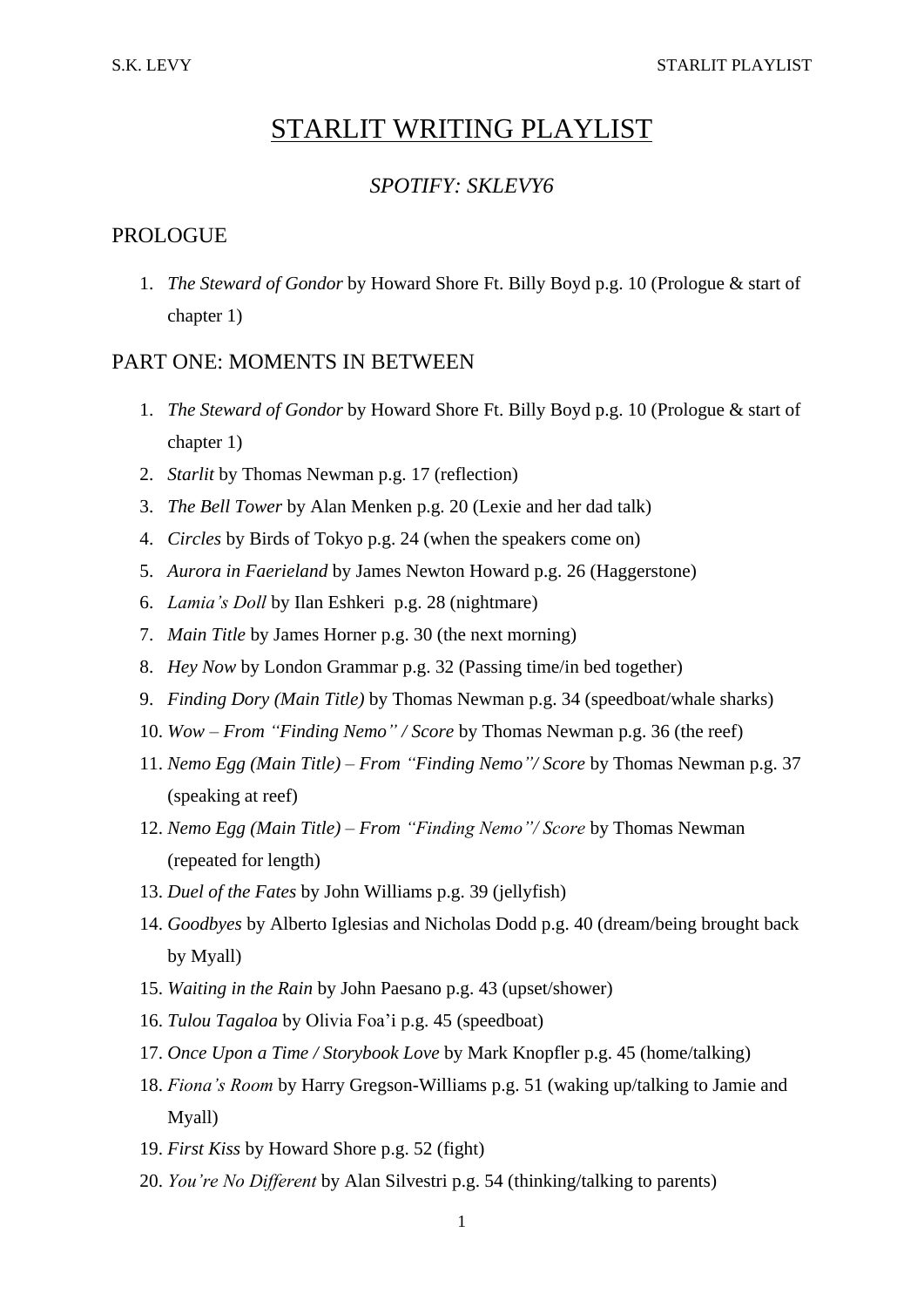- 21. *Prince Phillip* by James Newton Howard p.g. 56 (seeing Jamie)
- 22. *Jake's First Flight* by James Horner p.g. 58 (running/speaking in Daintree)
- 23. *Rey's Theme* by John Williams p.g. 66 (shower/walk)
- 24. *Tsunami* by Harry Gregson-Williams p.g. 68 (Càtis)
- 25. *End Credits* by Craig Armstrong p.g. 71 (talk on Dagmar Range)
- 26. *Day One* by Hans Zimmer p.g. 73 (talk on Dagmar Range)
- 27. *Big Dreams* by Fernando Velázquez p.g. 77 (Shakespeare/walk home)
- 28. *Message for Cersei* by Ramin Djawdi p.g. 78/79 (talk to mum/room)
- 29. *Requiem for a Tower* by London Music Works p.g. 80 (argue/*Esfir*)
- 30. *Sanctuary* by James Newton Howard p.g. 83 (stop/haunting session)
- 31. *For Better or Worse* by Henry Jackman p.g. 85 (talking/*Mirn*/shower)
- 32. *Rose* by James Horner p.g. 88 (Lexie's flower)
- 33. *Two Weeks* by FKA twigs p.g. 89 (I have to try)
- 34. *The Wedding* by Bear McCreary p.g. 91 ("you're *my* home")
- 35. *Across the Stars (Love Theme from "Star Wars: Attack of the Clones")* by John Williams p.g. 95 (talk/sleep/note)

#### PART TWO: PATHS CROSS

- 36. *Brokeback Mountain 2* by Gustavo Santaolalla p.g. 103 (Jamie comes over)
- 37. *Encountering a Twin* by Brian Taylor and Klaus Badelt p.g. 105 (Muffin at fig tree)
- 38. *Fare Thee Well* by Brian Tayler p.g. 106 (Robert Baker/the Huntsman)
- 39. *Faction Before Blood* by Junkie XL p.g. 113 (talking about Matt/Suzie)
- 40. *Albatross Dance* by Hans Zimmer, Jacob Shea & Jasha Klebe p.g. 116 (Lexie and her dad talk/sleep)
- 41. *Scimitar* by Epic North p.g. 118 (Muffin)
- 42. *Archer & Solomon Hike* by James Newton Howard p.g. 121 (Suzie and Lexie talk)
- 43. *Fallen* by Henry Jackman p.g. 123 (uni lecture)
- 44. *The Proposition* by James Newton Howard p.g. 125 (overhearing the Huntsman)
- 45. *A Big Decision* by Danny Elfman p.g. 126 (Lexie and Jamie)
- 46. *Quite a View* by Thomas Newman p.g. 128 (365)
- 47. *Finding Nemo – From "Finding Nemo" / Score* by Thomas Newman p.g. 128 (surfboards)
- 48. *Goodbye Brother* by Ramin Djawadi p.g. 131 (Matt)
- 49. *Almost Home* by Thomas Newman p.g. 133 (sees someone)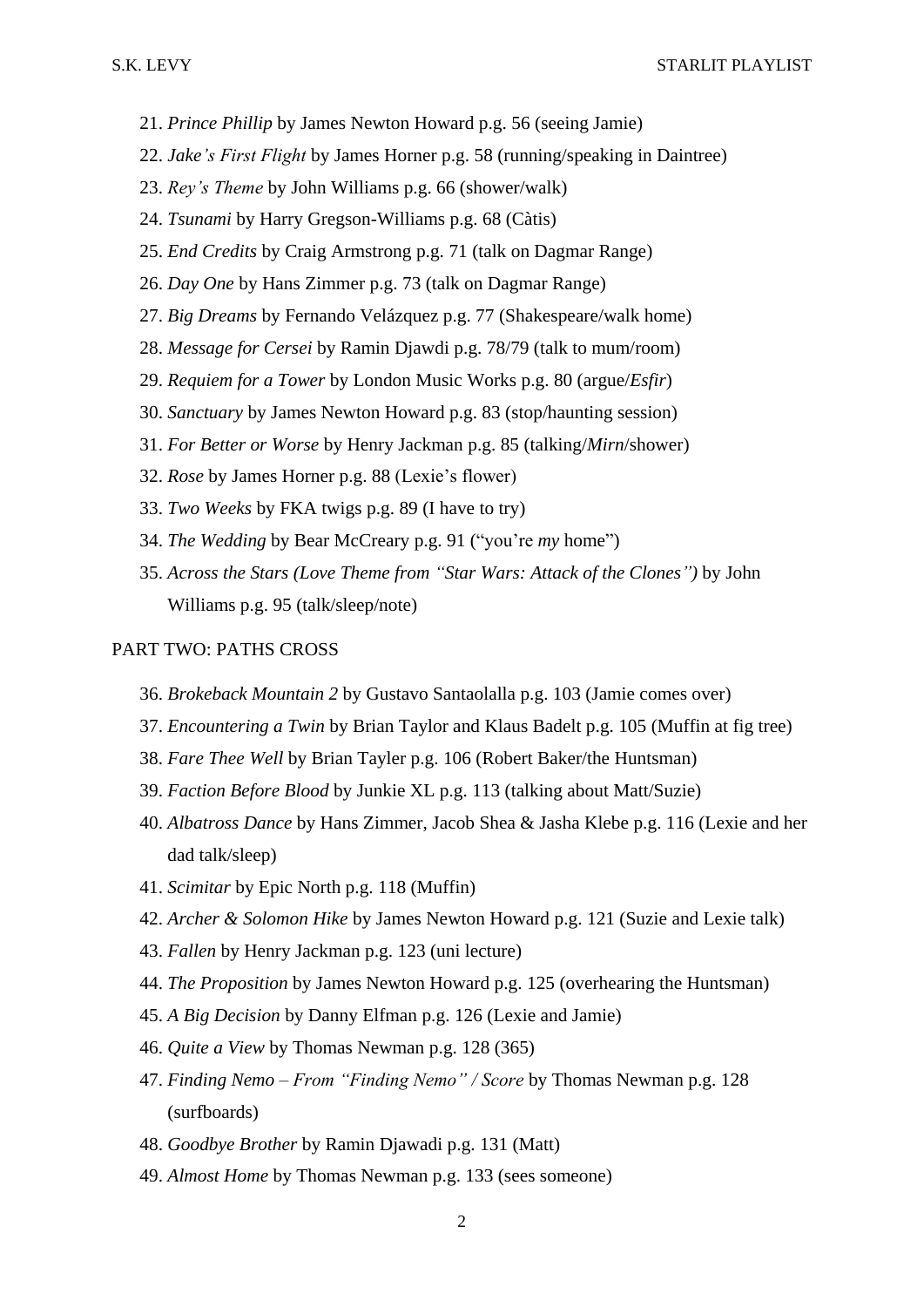- 50. *Over Hill* by Howard Shore p.g. 134 (Muffin tracks something down/home/intruder)
- 51. *Bess and Raleigh Dance* by Craig Armstrong and A. R. Rahman p.g. 138 (talks to her dad/shower/thinking)
- 52. *Concerning Hobbits* by Howard Shore p.g. 140 (agistment/walking to river)
- 53. *Pandora – Bonus Track* by James Horner p.g. 142 (chase through rainforest/giant fig tree)
- 54. *Homeland – Soundtrack Version (Main Title)* by Hans Zimmer p.g. 144 (Jamie arrives/riding)
- 55. *Pathetic Fallacy* by Trevor Morris p.g. 148 (Jamie reveals the real reason why he and Shannon broke up/giant fig tree)
- 56. *Courtyard Apocalypse* by Alexandre Desplat p.g. 152 (horses spook/Lòen)
- 57. *Hatching Baby Raptor – From "Jurassic Park" Soundtrack* by John Williams p.g. 156 (home/thinking/massage)
- 58. *Colours pt. II* by Halsey p.g. 159 (Kai)
- 59. *Danger of Hell* by Thomas Newman p.g. 160 (Kai)
- 60. *Ibelin* by Harry Gregson-Williams p.g. 163 (agistment/giant fig tree)
- 61. *Command Ring* by Thomas Newman p.g. 165 (Dahni spooks Dainan/Lexie is put to sleep)
- 62. *The Plague* by Alan Menken p.g. 165/166 (thinking)
- 63. *Enfield Opening* by Joseph Bishara p.g. 166 (nightmare/wakes up)
- 64. *Yoda and the Younglings* by John Williams p.g. 167 (uni/Suzie's house)
- 65. *Arrival at Thornfield Hall* by Dario Marianelli, Jack Liebeck and Benjamin Wallfisch p.g. 171 (Kai)
- 66. *Archer & Solomon Hike* by James Newton Howard p.g. 173 (trick training/riding to the giant fig tree)
- 67. *Young Ichabod* by Danny Elfman p.g. 175 (waiting)

### PART THREE: SOUL OF THE NIGHT SKY

- 68. *Sugarcoat the Galaxy (End Title)* by Thomas Newman p.g. 181 (Masriël)
- 69. *All We Ask Is Time* by Emma Louise p.g. 183 (the Keep)
- 70. *From Western Woods to Beaversdam – Instrumental* by Harry Gregson-Williams p.g. 185 (Maz, Lòen, Dahni and Lexie speak)
- 71. *An Historic Love* by Trevor Morris p.g. 190 (Maz, Lòen, Dahni and Lexie speak)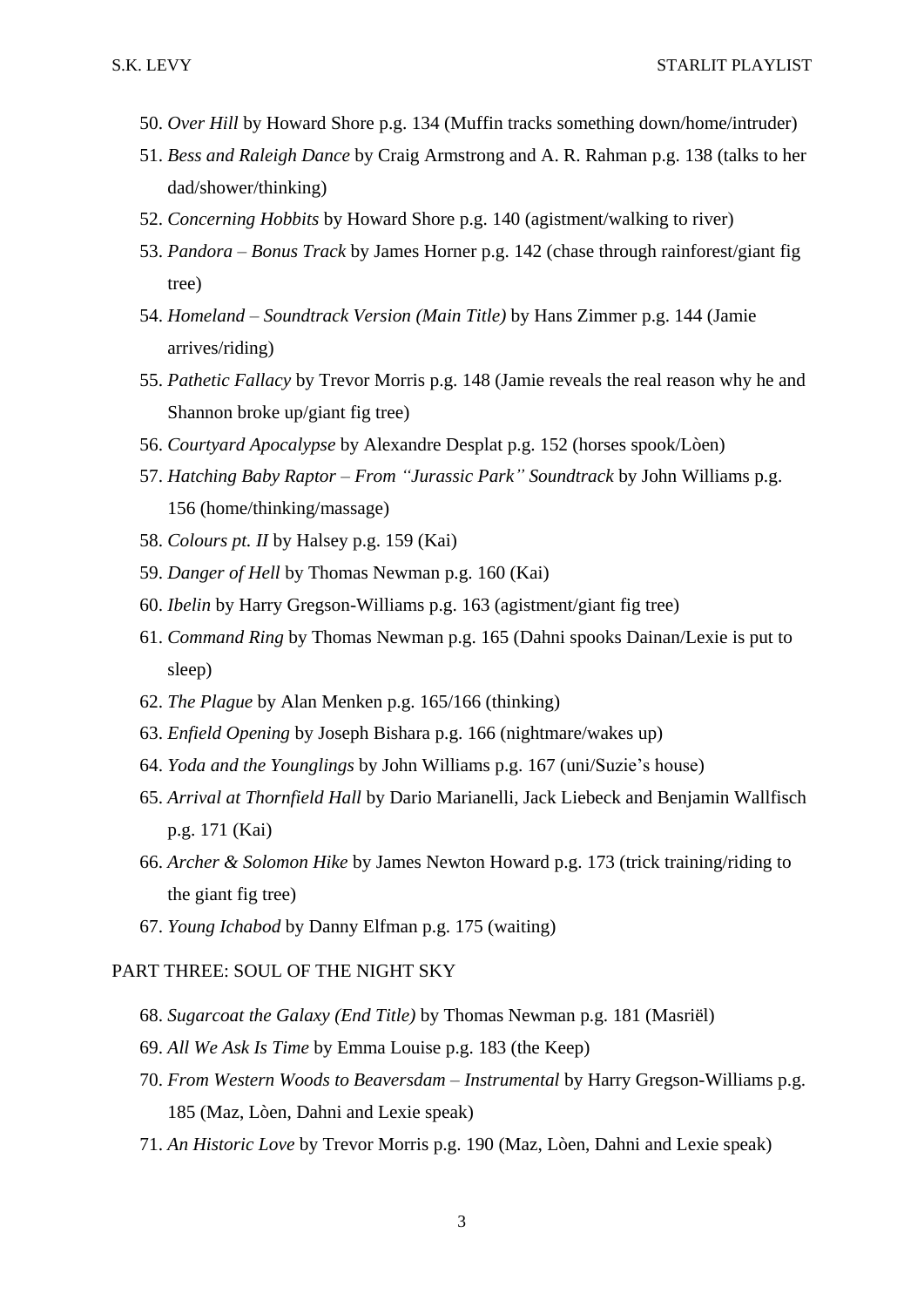- 72. *World of Bioluminescence* by Hans Zimmer, Jacob Shea Jasha & Klebe p.g. 194 (Maz, Lòen, Dahni and Lexie speak)
- 73. *Main Title—The Little Mermaid – From "The Little Mermaid"/Score* by Alan Menken p.g. 199 (home)
- 74. *Oak Leaves* by Craig Armstrong p.g. 200 (agistment/thinking about lost child)
- 75. *Legends of the Fall* by James Horner p.g. 200 (Jamie/ride/talk)
- 76. *Building a Family* by Mark Isham p.g. 203 (note/drive to uni)
- 77. *Not So Fireproof* by John Powell p.g. 204/205 (costume idea for party)
- 78. *On the Horizon* by Brian Tyler p.g. 205 (the Huntsman at uni/calculating med doses)
- 79. *Light of the Seven* by Ramin Djawadi p.g. 207 (stone/Belinda/Suzie's story)
- 80. *Pyrates Beware* by Brian Taylor p.g. 211 (Kai)
- 81. *Victor's Piano Solo* by Danny Elfman p.g. 213 ("I'm not going to hurt you")
- 82. *Granny Wendy* by John Williams p.g. 215 (arriving at the Keep/Aiwah walks around Lexie)
- 83. *Illuminate* by Emma Louise p.g. 217 (Starlit, *Lòelairâ*)
- 84. *Prologue (Through the Wall)* by Ilan Eshkeri p.g. 219 (speaking with the Stand)
- 85. *Healing Ceremony – Bonus Track* by James Horner p.g. 223 (Aiwah's story)
- 86. *Lost at Sea* by Thomas Newman p.g. 226 (getting ready to leave the Keep)
- 87. *Escape from the Tower* by James Newton Howard p.g. 228 ("hurry"/home)
- 88. *The Kings and Queens of Old* by Harry Gregson-Williams p.g. 230 (Roarn/calling Jamie and speaking to Muffin)
- 89. *The Imitation Game* by Alexandre Desplat p.g. 234 (dinner/Merinda/Heather speaks about Robert Baker)
- 90. *Meg's Garden* by Alan Menken p.g. 237 (Lexie, Tarri and Maz)
- 91. *Early Morning Fog* by Hans Zimmer, Jacob Shea and Jasha Klebe p.g. 238 (Lexie speaks to Maz)
- 92. *Submission* by Tyler Bates p.g. 240 (nightmare)
- 93. *Wolsey Arrested for Treason* by Trevor Morris p.g. 241 (Jamie's hearing)
- 94. *Rey Meets BB-8* by John Williams p.g. 243 (Jamie and Lexie meet at the agistment unexpectedly)
- 95. *Not Meant to Be* by Harry Gregson-Williams p.g. 244 (talks to Maz/"What is it like… to dream?")
- 96. *In This World or the One Below* by Brian Tyler p.g. 246 (uni/quiz)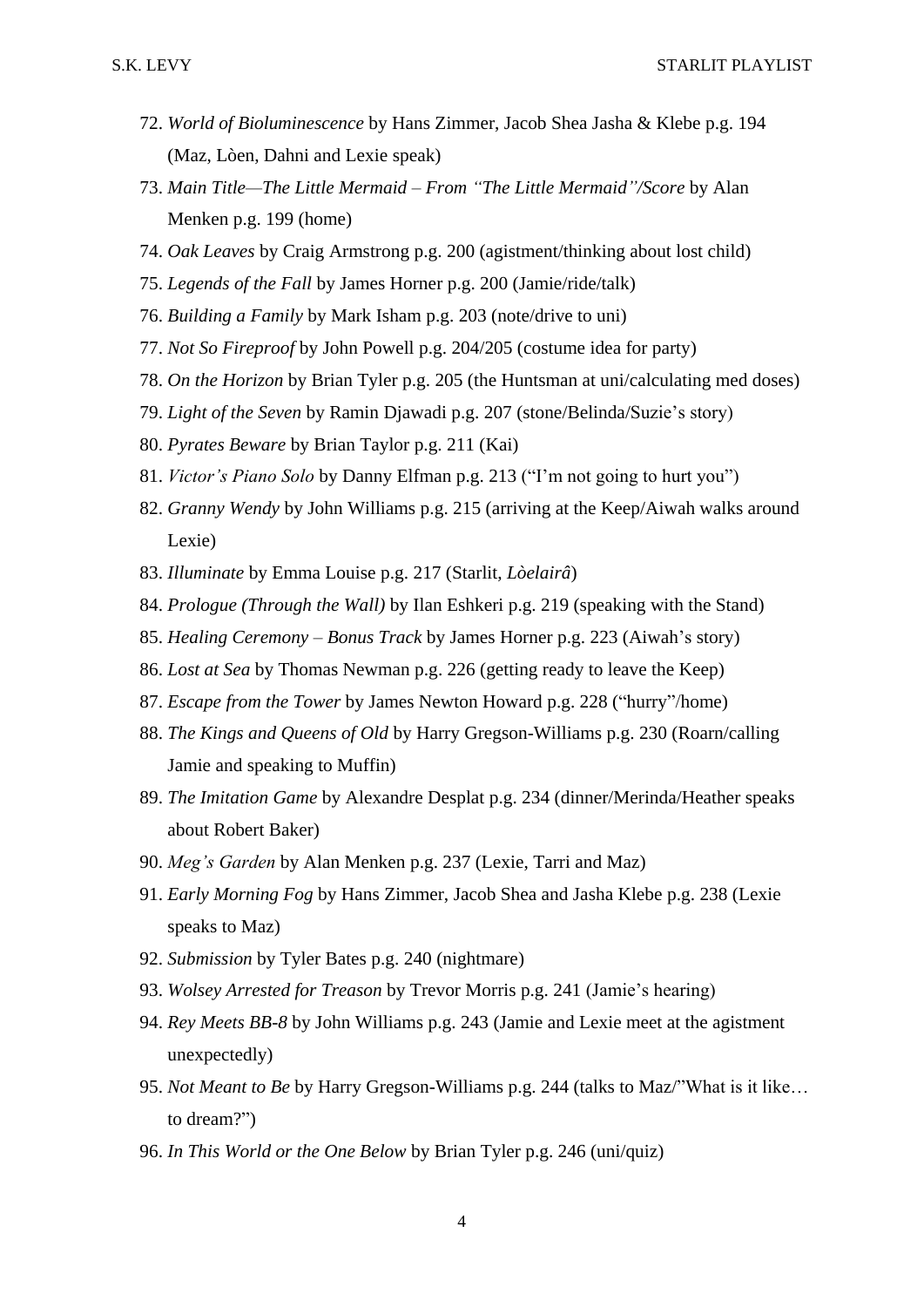- 97. *Field Trip – From "Finding Nemo" / Score* by Thomas Newman p.g. 248 (meeting Suzie's mum)
- 98. *News Travels – From "Finding Nemo" / Score* by Thomas Newman p.g. 249 (getting ready for party)
- 99. *Double Trouble* by John Williams p.g. 251 (talking to Kate and Millie before everyone arrives)
- 100. *We Found Love* by 2Cellos p.g. 252 (party)
- 101. *I'm Happy Today* by Mark Isham p.g. 254 (Lexie follows Jamie and Shannon/Torìah/Jamie and Shannon talk/back to Kate's)
- 102. *North of the Wall* by Atli Örvarsson p.g. 256 (Belinda)
- 103. *Pleasured Distractions* by Trevor Morris p.g. 259 (physio)
- 104. *Pleasured Distractions* by Trevor Morris (repeated for length)
- 105. *The Danish Girl* by Alexandre Desplat p.g. 262 (ride to the Keep/Dusklow)
- 106. *Jake's First Flight* by James Horner p.g. 264 (training)
- 107. *Lucy Meets Mr. Tumnus – Instrumental* by Harry Gregson-Williams p.g. 268 (Aiwah interrupts/Imparter/*Çólça* talk)
- 108. *A Gift of a Thistle* by James Horner p.g. 273 ("Claim him")
- 109. *Murron's Burial* by James Horner p.g. 275 (the Imparter)
- 110. *Nest* by John Powell p.g. 277 (agistment/rides to the Keep)
- 111. *Oak Returns* by Craig Armstrong p.g. 278 (speaking to Dahni/throwing dagger)
- 112. *Love Reflects* by Carter Burwell p.g. 279 (Lexie finds Jamie/talk)
- 113. *The Cove* by John Powell p.g. 281 (Senior Constable Peter Collins)
- 114. *Log Moving* by John Powell p.g. 282 (study/goes to the Keep with Muffin)
- 115. *What Must a King Do?* By Tyler Bates p.g. 283 (Lòen's back/Elfmé explain Enchantress)
- 116. *Searching* by Atli Örvarsson p.g. 285 (stairway tree/training with Torìah)
- 117. *Define Dancing* by Thomas Newman p.g. 288 (Reignish water/talking)
- 118. *Batten Down the Hatches* by Brian Tyler p.g. 290 (Dahni and Rélin fight)
- 119. *Coronation Day* by Christophe Beck *p.g. 291* (talking at beach/Lexie talking to her dad)
- 120. *Harry & Hermione* by Nicholas Hooper p.g. 293 (the Keep, Aiwah is conducting orbs of starlight/*Çólça*/Lorriët's past)
- 121. *Forest Meets Forest* by Alan Silvestri p.g. 298 (haunting session)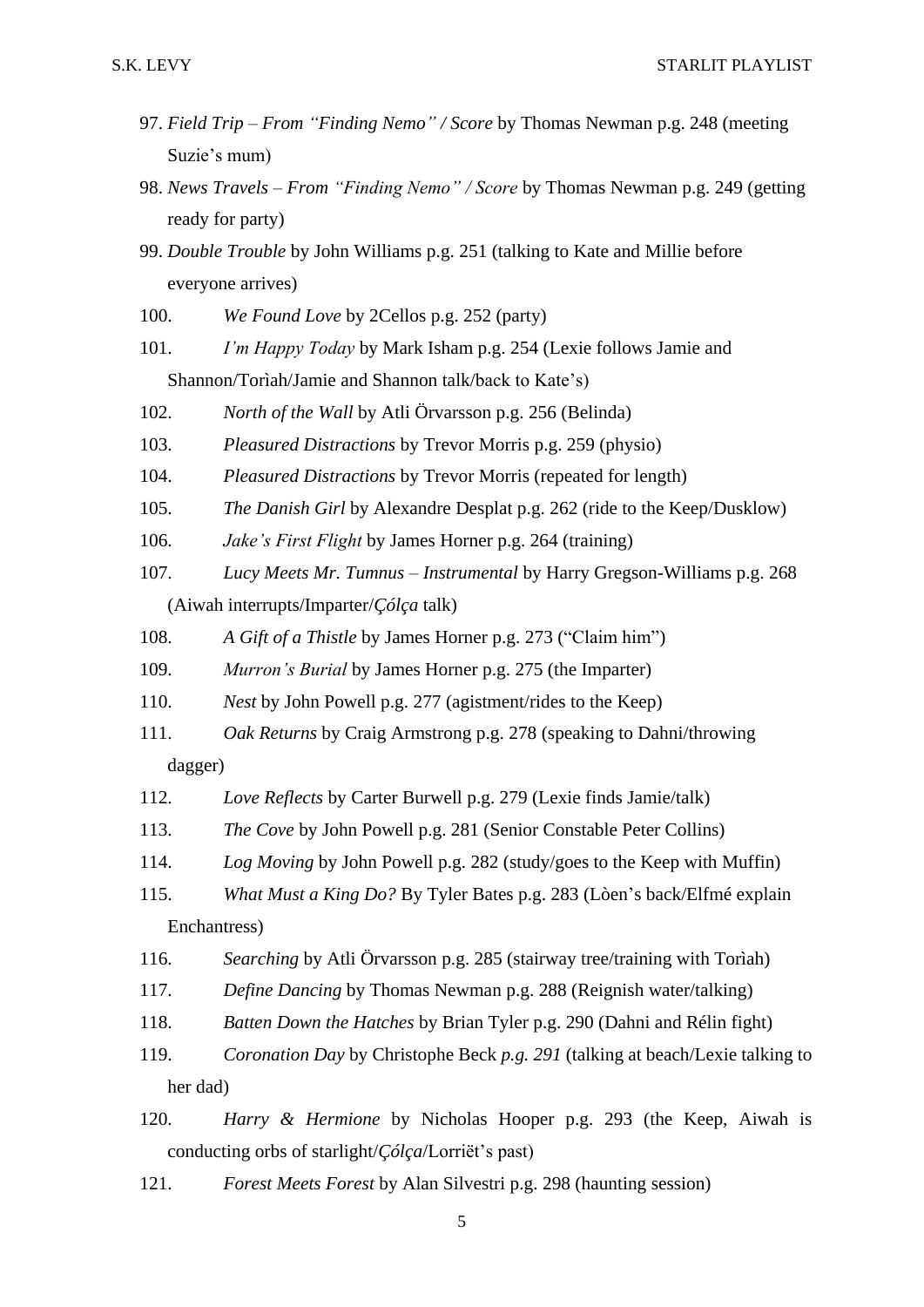- 122. *Crusaders* by Harry Gregson-Williams p.g. 299 (Lexie and Jamie fight)
- 123. *A Petal Drops* by Alan Menken p.g. 301 (make up)
- 124. *The North Mountain* by Christophe Beck p.g. 301 (Dahni watches Lexie study)
- 125. *American Beauty* by Thomas Newman p.g. 302 (Kai)
- 126. *Snow Leopards* by Hans Zimmer p.g. 304 (Maz returns/talking and training with Maz)
- 127. *The Winds of Winter* by Ramin Djawadi p.g. 308 (Lexie lies about where she's going/Keep/Jamie)
- 128. *Waiting for the Lights – From "Tangled"/Score* by Alan Menken p.g. 311 (Jamie enters the Keep)
- 129. *The Wardrobe – Instrumental* by Harry Gregson-Williams p.g. 313 (Jamie and Lexie go up stairway tree/talk with Stand)
- 130. *Heimr Àrnadalr* by Christophe Beck p.g. 316 (Twiglows)
- 131. *Flying* by James Newton Howard p.g. 317 ("Welcome to the Reigntime, Jamie"/snowball fight)
- 132. *Colonnade Chat* by Alan Menken p.g. 318 (Jamie asking questions after snowball fight)
- 133. *Resurrection* by Brian Tyler p.g. 321 (nightmare)
- 134. *I'm Listening* by James Newton Howard p.g. 322 (Dahni watching over her)
- 135. *Secrets of the Castle* by John Williams p.g. 325 (Lexie and Jamie talk about Dahni and lost child)
- 136. *Round Robin* by Mark Isham p.g. 328 (agistment/Keep/Elfmé meet Jamie and Lady)
- 137. *Bowen's Decoy – Dragonheart/Soundtrack Version* by Randy Edelman p.g. 330 (training/Maz and Torìah spar/Lexie notices how Torìah looks at Maz)
- 138. *First Class* by Henry Jackman p.g. 332 (Torìah, Jamie and Lexie spar/Dahni arrives)
- 139. *The Trolls* by Christophe Beck p.g. 334 (sun and stars/Lexie teases Jamie about Torìah)
- 140. *Air Raid/Office Raid* by John Powell p.g. 335 (last exam/Belinda)
- 141. *The Imitation Game* by Alexandre Desplat p.g. 337 (Lexie follows Belinda and eavesdrops on her and the Huntsman)
- 142. *Theme from Jurassic Park – from The "Jurassic Park Soundtrack* by John Williams p.g. 339 (interview cancelled/the Keep)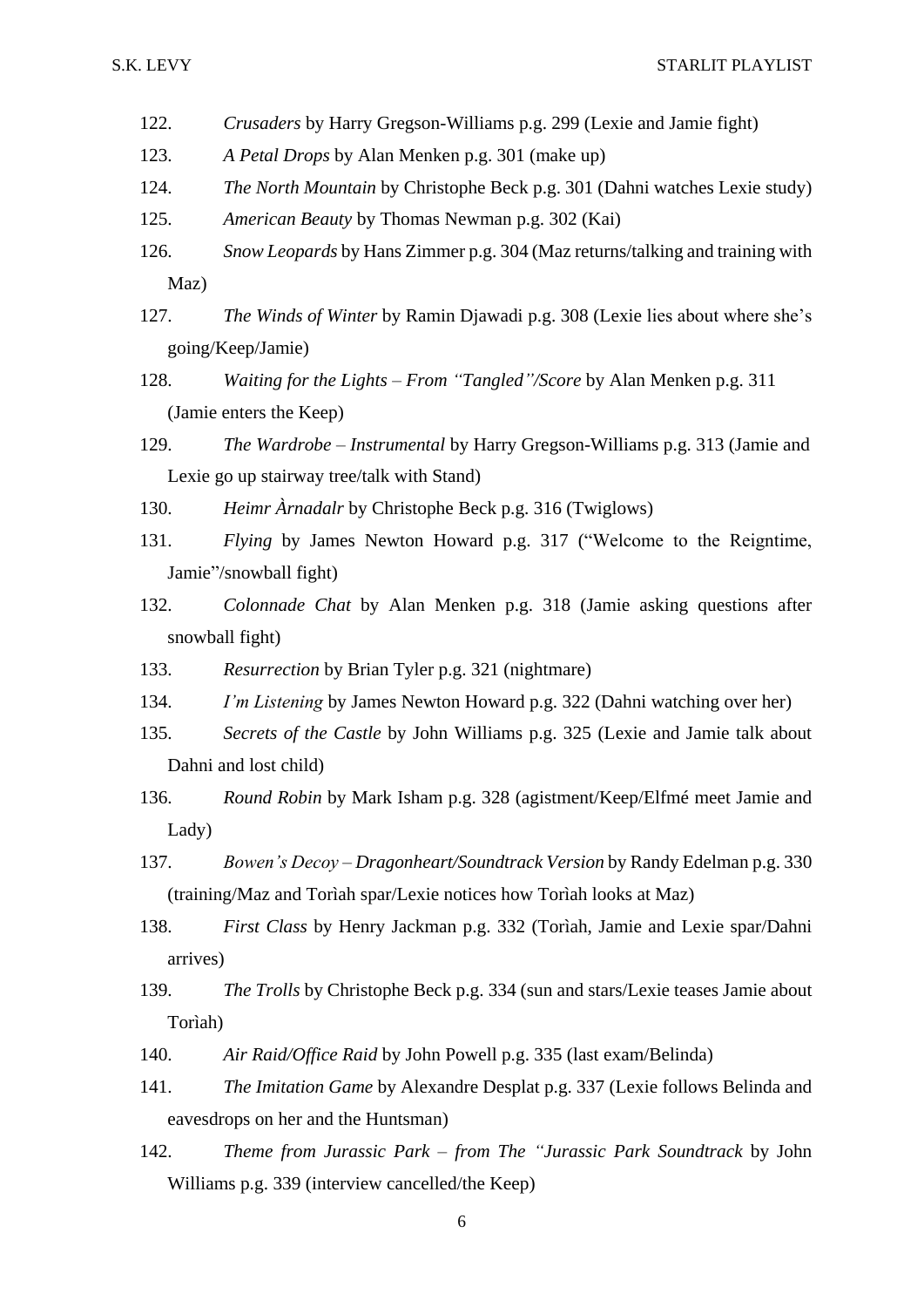- 143. *Epilogue* by Christophe Beck p.g. 342 (agistment/the Keep/change into Reignish clothes)
- 144. *Uma Família (The Family)* by Mark Mancina p.g. 344 (Myall's room in the Keep)
- 145. *Singing Indri* by Hans Zimmer p.g. 346 (Lorriët explains that they will be flying to Dusklow/*Fiëtmé*)
- 146. *Sun* by Thomas Bergersen p.g. 349 (Lorriët shifts/*Fiët* flight to Dusklow)
- 147. *Together We Map the World* by John Powell p.g. 351 (arrive at Staaten River NP/protection enchantments)
- 148. *Vuelie* by Christopher Beck & Frode Fjellheim p.g. 352 (climbing though the forest to Dusklow)
- 149. *Kingdom Dance – From "Tangled"/Score* by Alan Menken p.g. 353 (arriving at Dusklow/walking through village)
- 150. *The Return of the Eagle* by Atli Örvarsson p.g. 356 (*Mirin-minourr*)
- 151. *Irish Party in Third Class* by Titanic Orchestra p.g. 357 (singing/Jamie and Lexie dance)
- 152. *The Queen of Faerieland* by James Newton Howard p.g. 359 (everything glows/Dahni returns and they eat)
- 153. *Long-Eared Bat vs Scorpion* by Hans Zimmer p.g. 360 (Çaiël arrives/hurts Dahni/addresses the crowd)
- 154. *Into the Maze* by John Paesano p.g. 364 (run/fly back on Swifters)
- 155. *From Western Woods to Beaversdam – Instrumental* by Harry Gregson-Williams p.g. 365 (arriving in clearing/talk)
- 156. *Chat with Chuck* by John Paesano p.g. 368 (Lexie and Jamie spend day at the beach)
- 157. *Heartsigh* by Purity Ring p.g. 369 (Lexie's birthday morning/go to Kate's/drive to the city/walk to club)
- 158. *Glass & Patron* by FKA twigs p.g. 371 (club/Jamie sees Sean/Lexie sees Kai)
- 159. *Colours pt. II* by Halsey p.g. 373 (Kai/Lexie walks away)
- 160. *Fairytale* by Harry Gregson-Williams p.g. 375 (home/Maz/asleep)
- 161. *The Dementors Converge* by John Williams p.g. 375/376 (nightmare)
- 162. *Submission* by Tyler Bates p.g. 376 (Stand's signal/"I'm not afraid of the dark")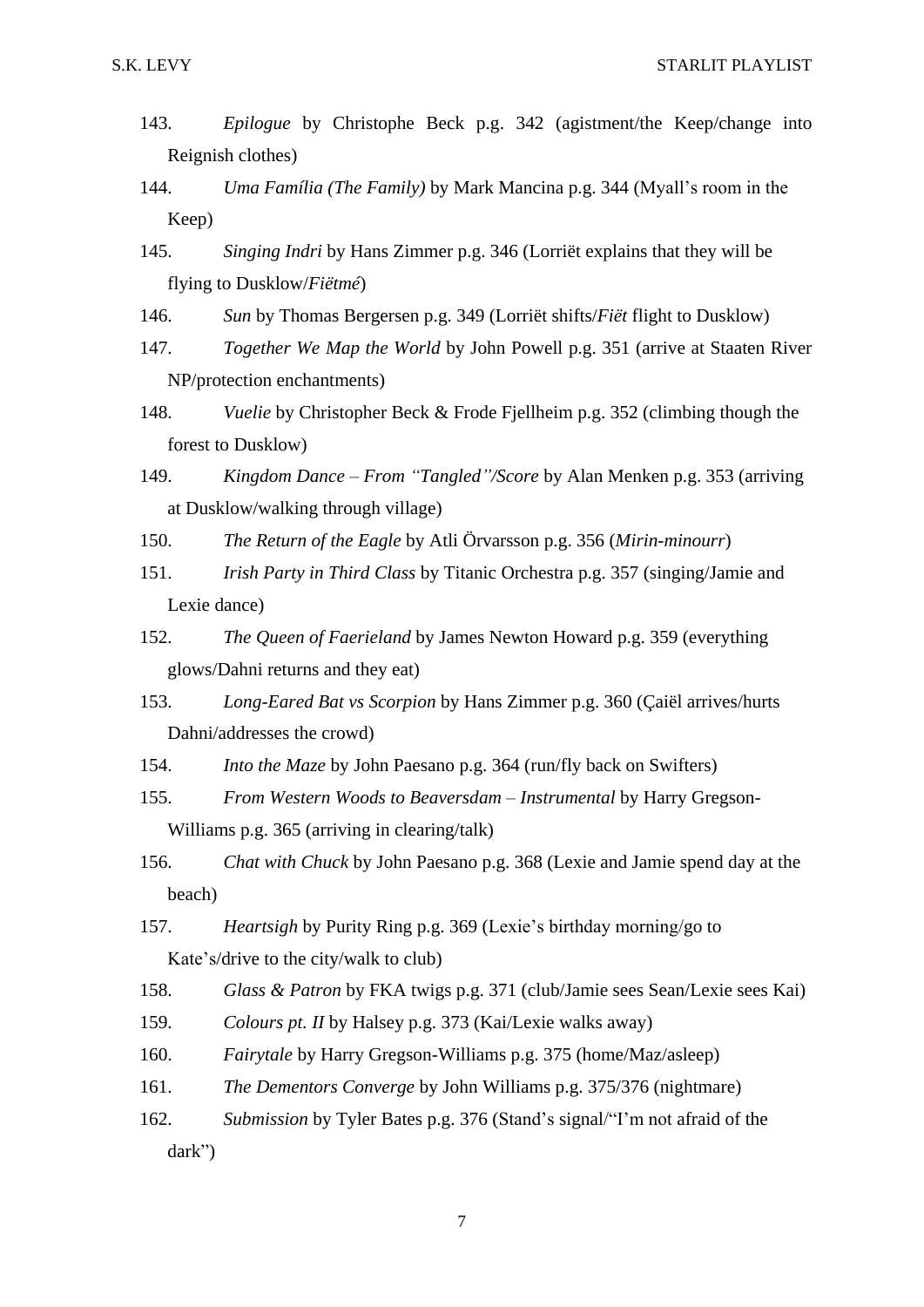#### PART FOUR: JAMIE

- 163. *Guardians at the Gate* by Audiomachine p.g. 381 (Jamie's POV/sleeping/Torìah hears signal/someone arrives)
- 164. *District 12* by James Newton Howard p.g. 383 (aethering/Lex's room/talking/aethering)
- 165. *To the Stars – Dragonheart/Soundtrack Version* by Randy Edelman p.g. 386 (Lexie's POV/Maz and Torìah/Torìah races Lexie to the Keep/they leave)
- 166. *Fight in the Shade* by Tyler Bates p.g. 391 (Jamie's POV/walking to Evernight)
- 167. *Ben's Not Right* by John Paesano p.g. 394 (Evernight)
- 168. *The Gravel Road – Score* by James Newton Howard p.g. 396 (Çaiël's home/*Darrù*, Jeun/Càtis punches him)
- 169. *Truth* by Ramin Djawadi p.g. 399 (aethering prison/Roarn and Càtis/Roarn speaks to Jamie)
- 170. *Packing* by Carter Burwell p.g. 402 (eating/thinking)
- 171. *A Game I Like to Play* by Ramin Djawadi p.g. 402 (aethered/Çaiël explains rules)
- 172. *…To Die For* by Hans Zimmer p.g. 403 ("run"/the *Darrù* hunt/aethering prison)
- 173. *Mirkwood – Extended Version* by Howard Shore p.g. 407 (Lexie's POV/Evernight/the ward wall/collect and eat food)
- 174. *Never Been Kissed* by Craig Armstrong p.g. 411 (thinking/talking/Maz and Torìah explain plan)
- 175. *Tower Prayers* by James Newton Howard p.g. 413 (Lorriët walks away/Lexie and Dahni talk/Maeren)
- 176. *Nine to Survival Job* by Michael Giacchino p.g. 415 (Lexie runs/Maz talks/Lexie leaves)
- 177. *Severus and Lily* by Alexandre Desplat p.g. 418 (Jamie's POV/Roarn and Càtis/mind breaking)
- 178. *Pain, Loss & Love* by Rupert Gregson-Williams p.g. 424 (Çaiël, Roarn and Càtis talk/mind breaking/Jeun brings someone to paint with/aethering prison)
- 179. *The Passing of Théoden* by Howard Shore p.g. 429 (Lexie's POV/walking through Evernight/bodiless voice)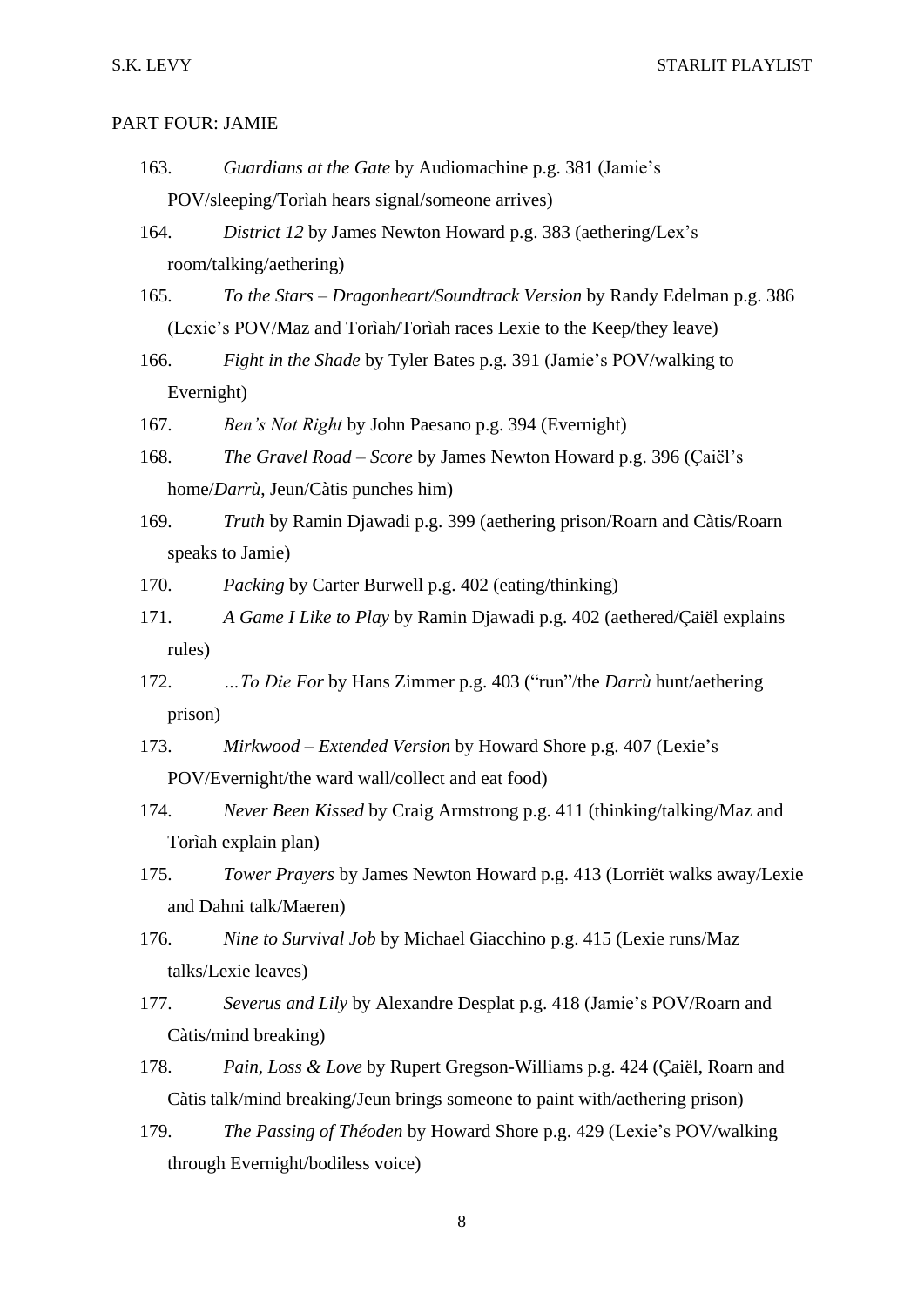- 180. *Raven Rock* by Anthony Gonzalez, Joseph Trapanese & M83 p.g. 431 (Rìdel/gets to fortress and antechamber)
- 181. *Transcendence* by Audiomachine p.g. 434 (thinks/falls asleep/wakes up/sees Jamie/makes plan)
- 182. *Wonder Woman's Wrath* by Rupert Gregson-Williams p.g. 437 (distracts guards/antechamber/finds Jamie/run/"I suppose I win")
- 183. *Hear Me Roar* by Ramin Djawadi p.g. 441 (Jamie's POV/watching Çaiël taunt Lex/Roarn is punished)
- 184. *A World Destroyed* by Fernando Velázquez p.g. 443 (aethering prison/Muffin)
- 185. *Burning the Past* by Harry Gregson-Williams p.g. 445 (Jamie and Lex talk)
- 186. *A Narnian Lullaby – Instrumental* by Harry Gregson-Williams p.g. 447 (Lexie's POV/thinking)
- 187. *Opar* by Rupert Gregson-Williams p.g. 448 (screaming/panic attack/ Lexie sings *Winter's Breath*/Roarn arrives)
- 188. *Winter is Here* by Ramin Djawadi p.g. 450 (Lexie and Jamie talk)
- 189. *You Can't Have My Heart* by James Newton Howard p.g. 454 (Jamie's POV/Roarn arrives/mind breaking/aethers them to Çaiël)
- 190. *The School* by Fernando Velázquez p.g. 456 (mind breaking/Çaiël talks to Roarn)
- 191. *The Prophecy* by Howard Shore p.g. 458 (painting/Lexie's POV/walking to fortress)
- 192. *A Big Decision* by Danny Elfman p.g. 461 (Çaiël explains game/Lexie and Jamie hug)
- 193. *Navras* by Juno Reactor & Don Davis p.g. 462 (something grabs Lexie's leg/cave/Spirit Feeder/hillock/Ben)
- 194. *Never an Absolution* by James Horner p.g. 469 (Lexie and Jamie talk/prepare/"And there he stood: chaos and wildfire, darkness and rain"/"Everything is desolation, everything except you")
- 195. *When it all Falls Down* by Audiomachine p.g. 472 (Çaiël and Myall talk)
- 196. *To Victory* by Tyler Bates p.g. 475 (battle)
- 197. *Forever* by LiquidCinema p.g. 477 (battle)
- 198. *Martyr* by LiquidCinema p.g. 478 (Lexie and Càtis)
- 199. *A Window to the Past* by John Williams p.g. 479 (Dahni/*Çorcorrin Our*)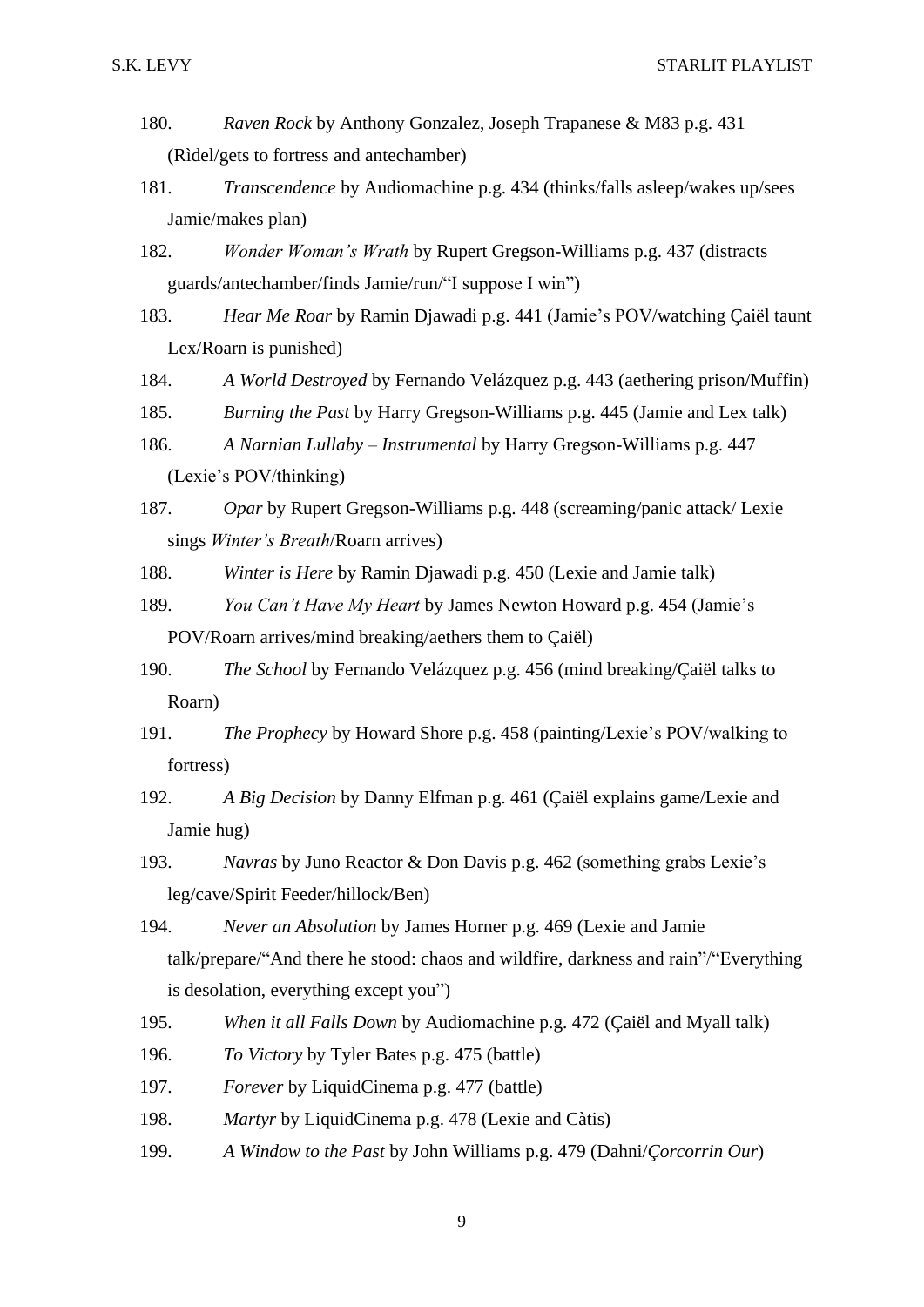#### PART FIVE: SHATTERED GLASS AND BROKEN HEARTS

- 200. *I Wish I had a Hundred Years* by Fernando Velázquez p.g. 485 (Jamie's POV/thinking)
- 201. *The Truth* by Audiomachine p.g. 487 (flying home/ the Keep)
- 202. *Shutting Down Grace's Lab* by James Horner p.g. 488 (Jamie has panic attack/Jamie and Myall talk)
- 203. *Paris* by Craig Armstrong p.g. 490 (Aiwah and Rélin return/talking)
- 204. *The Steward of Gondor* by Howard Shore Ft. Billy Boyd p.g. 492 (*Prologue* repeated)
- 205. *Epilogue* by Dario Marianelli p.g. 495 (asking about bringing Dahni back/Jamie explaining what he heard in Evernight)
- 206. *There are Worse Games to Play/Deep in the Meadow* by James Newton Howard p.g. 498 (Lexie's POV/waking up/talking)
- 207. *A Gift of a Thistle* by James Horner p.g. 504 ("I *know* you can remember me")
- 208. *What Happens Now?* by Hans Zimmer p.g. 505 (confused/Kai's messages/Suzie's calls)
- 209. *End of the Line* by Henry Jackman p.g. 506 (Jamie comes over/talk)
- 210. *Empire of Angels* by Thomas Bergersen p.g. 508 (Jamie's POV/leaves Lex's house/agistment/speaks to Mandu and Darel)
- 211. *The Grey Havens* by Howard Shore p.g. 511 (the Keep/Maz puts something in his pocket/talks to Myall/funeral procession)
- 212. *American Beauty* by Thomas Newman p.g. 513 (Lexie's POV/Kai)
- 213. *Rom's Plan* by Rupert Gregson-Williams p.g. 516 (police station/Superintendent Anderson)
- 214. *The Dagger* by Ramin Djawadi p.g. 518 (reads the Huntsman's interview notes/her interview starts)
- 215. *If I Were the Ocean* by Mark Mancina p.g. 521 (Jamie and Lexie talk/go to beach/Lexie calls Heather)
- 216. *The Beast Lets Belle Go* by Alan Menken p.g. 523 (Lexie goes to bed/feels phantom fingers)
- 217. *Lily's Theme* by Alexandre Desplat p.g, 524 (dream)
- 218. *They're Sending Me to Vietnam* by Alan Silvestri p.g. 526 (Jamie's POV/thinking)